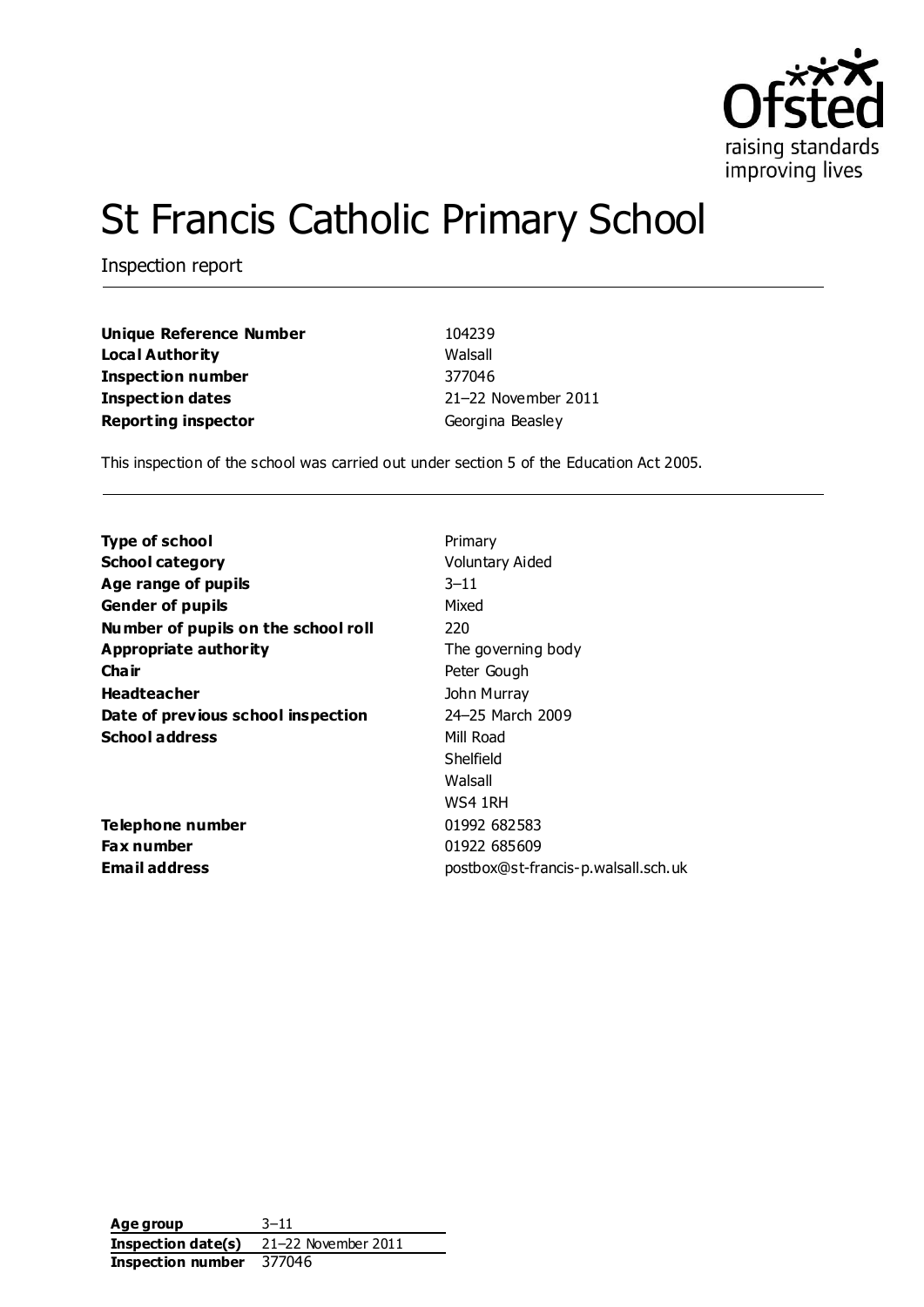The Office for Standards in Education, Children's Services and Skills (Ofsted) regulates and inspects to achieve excellence in the care of children and young people, and in education and skills for learners of all ages. It regulates and inspects childcare and children's social care, and inspects the Children and Family Court Advisory Support Service (Cafcass), schools, colleges, initial teacher training, work-based learning and skills training, adult and community learning, and education and training in prisons and other secure establishments. It assesses council children's services, and inspects services for looked after children, safeguarding and child protection.

Further copies of this report are obtainable from the school. Under the Education Act 2005, the school must provide a copy of this report free of charge to certain categories of people. A charge not exceeding the full cost of reproduction may be made for any other copies supplied.

If you would like a copy of this document in a different format, such as large print or Braille, please telephone 0300 123 4234, or email enquiries@ofsted.gov.uk.

You may copy all or parts of this document for non-commercial educational purposes, as long as you give details of the source and date of publication and do not alter the information in any way.

To receive regular email alerts about new publications, including survey reports and school inspection reports, please visit our website and go to 'Subscribe'.

Piccadilly Gate Store St **Manchester** M1 2WD

T: 0300 123 4234 Textphone: 0161 618 8524 E: enquiries@ofsted.gov.uk W: www.ofsted.gov.uk

**Ofsted** 

© Crown copyright 2011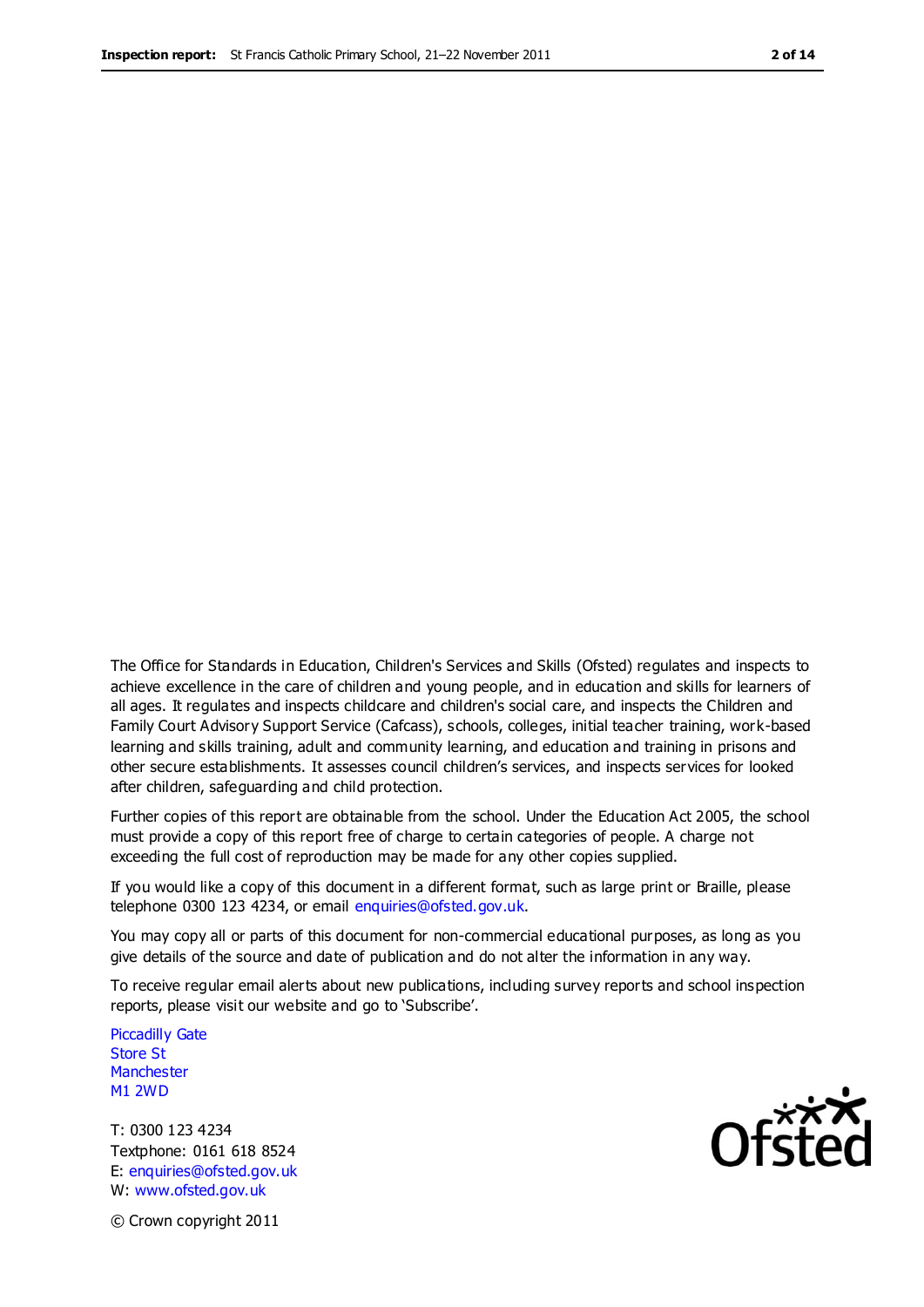# **Introduction**

This inspection was carried out by three additional inspectors. Inspectors observed 18 lessons taught by eight teachers. Inspectors held meetings with groups of pupils, staff and representatives of the governing body. They observed the school's work, and looked at assessment and progress information, pupils' work, improvement plans, safeguarding procedures and monitoring reports. Inspectors received and analysed 47 questionnaires from parents and carers, 104 from pupils and 25 from staff.

The inspection team reviewed many aspects of the school's work. It looked in detail at a number of key areas.

- Why pupils' attainment appears to have stalled at the end of all key stages.
- The success of actions to raise girls' achievement in mathematics.
- How well information and communication technology (ICT) supports learning in other subjects and how well other subjects support learning in ICT.
- The success of subject leadership in improving the quality of teaching and raising pupils' attainment, especially in mathematics.
- The level of support for the learning of boys and children born in the summer months in the Early Years Foundation Stage.

# **Information about the school**

St Francis Catholic Primary School is about the same size as most schools of its type. Most pupils are from White British families with the remainder from a number of different minority ethnic groups. A below-average proportion of pupils speak English as an additional language. The proportion of pupils known to be eligible for free school meals is below average. The proportion of pupils with special educational needs and/or disabilities is well below average. The Early Years Foundation Stage provides for children in Nursery and Reception. The school runs an after-school club each day which is managed by the governing body.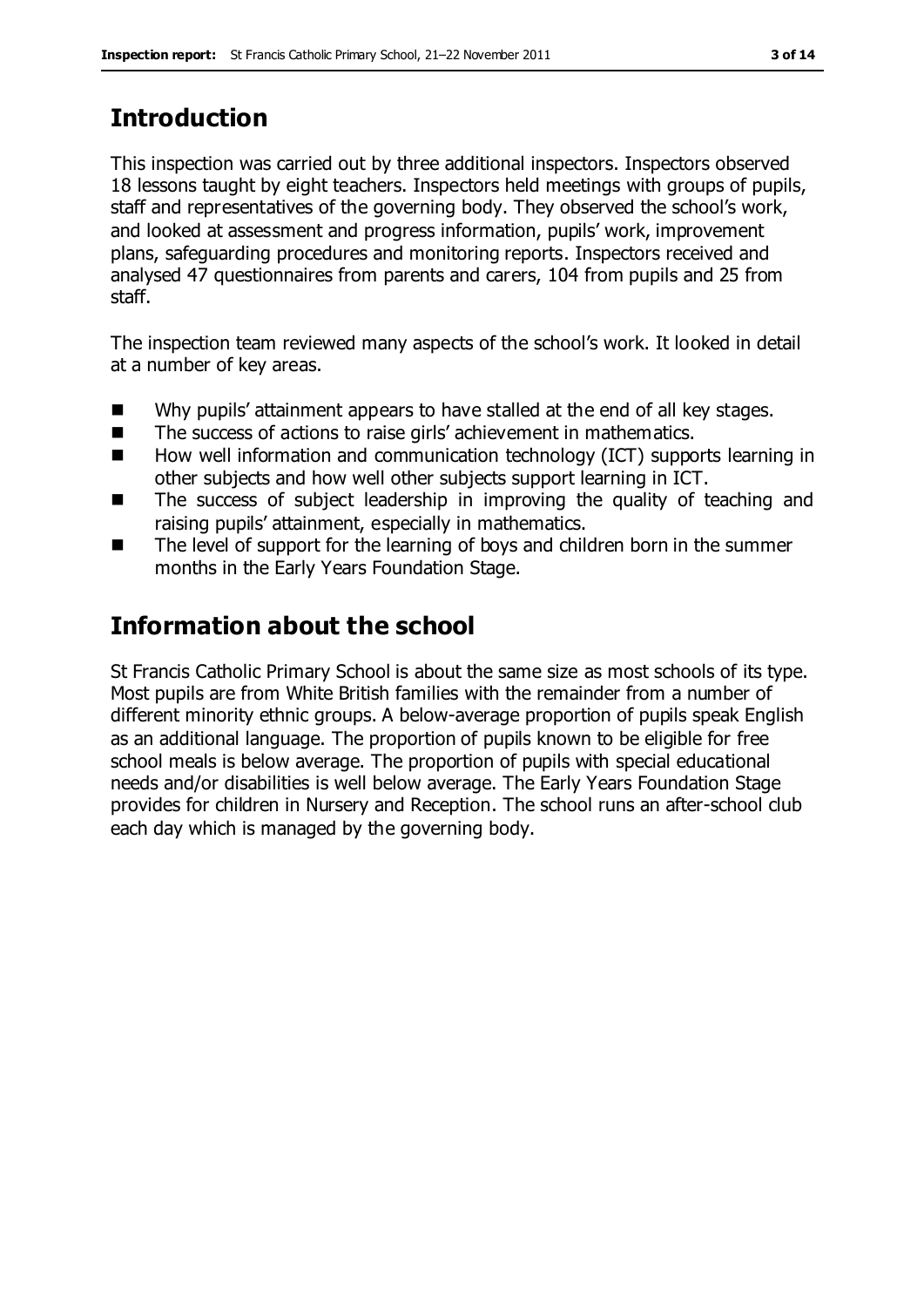# **Inspection judgements**

# **Overall effectiveness: how good is the school? 3**

### **The school's capacity for sustained improvement 3**

## **Main findings**

St Francis Catholic Primary School is a satisfactory school. There is a strong wholeschool commitment to improving pupils' well-being. The recent organisation of the curriculum into topics has given renewed interest for pupils' learning. Pupils use ICT skills confidently to support their learning in other subjects. They use computers to present their work in different ways and use the internet safely to find information about a range of topics. Pupils are not always clear about what they are learning, and why, because teachers do not always identify this clearly enough. As a result, pupils can talk about the activity or task they have completed but few are able to talk about what they have learned and what they now need to do next to improve. Pupils know they have improvement targets but few can recall what these are.

Leadership and management are satisfactory, as is the school's capacity to improve. There has been satisfactory improvement since the previous inspection. The school tracks pupils' progress termly and plans additional individual and small group teaching when pupils' progress slows. The school recognises that termly checks do not enable it to pick up dips in pupils' attainment quickly enough or to check whether planned interventions are working effectively. As a result, any slowing of attainment has not been picked up early enough for the school to make timely adjustments to teaching and learning. Self-evaluation and identified improvement priorities are accurate. However, the information has not been used to create a sharply focused development plan that details precisely how the school plans to make the required improvements, with quantifiable targets against which to measure when it has been successful.

The promotion of equality of opportunity is satisfactory. Achievement is satisfactory, as are learning and progress. There has been some improvement in attainment but the quality of teaching is not consistently good to build this further. Children start Nursery with knowledge, skills and abilities within age-expected levels. Attainment is average at the end of Reception, and Year 2 and Year 6 in reading, writing and mathematics, and has been for several years. Boys and pupils born in the summer months start to catch up but not always quickly enough to attain as well as other pupils by the end of Year 2. While still average, attainment in mathematics is lower than in English. Girls are achieving as well as boys this year in mathematics. Pupils are not always encouraged to use their knowledge and understanding of number facts to help them solve problems in mathematics quickly. Pupils with special educational needs and/or disabilities are given the support they need to make satisfactory progress.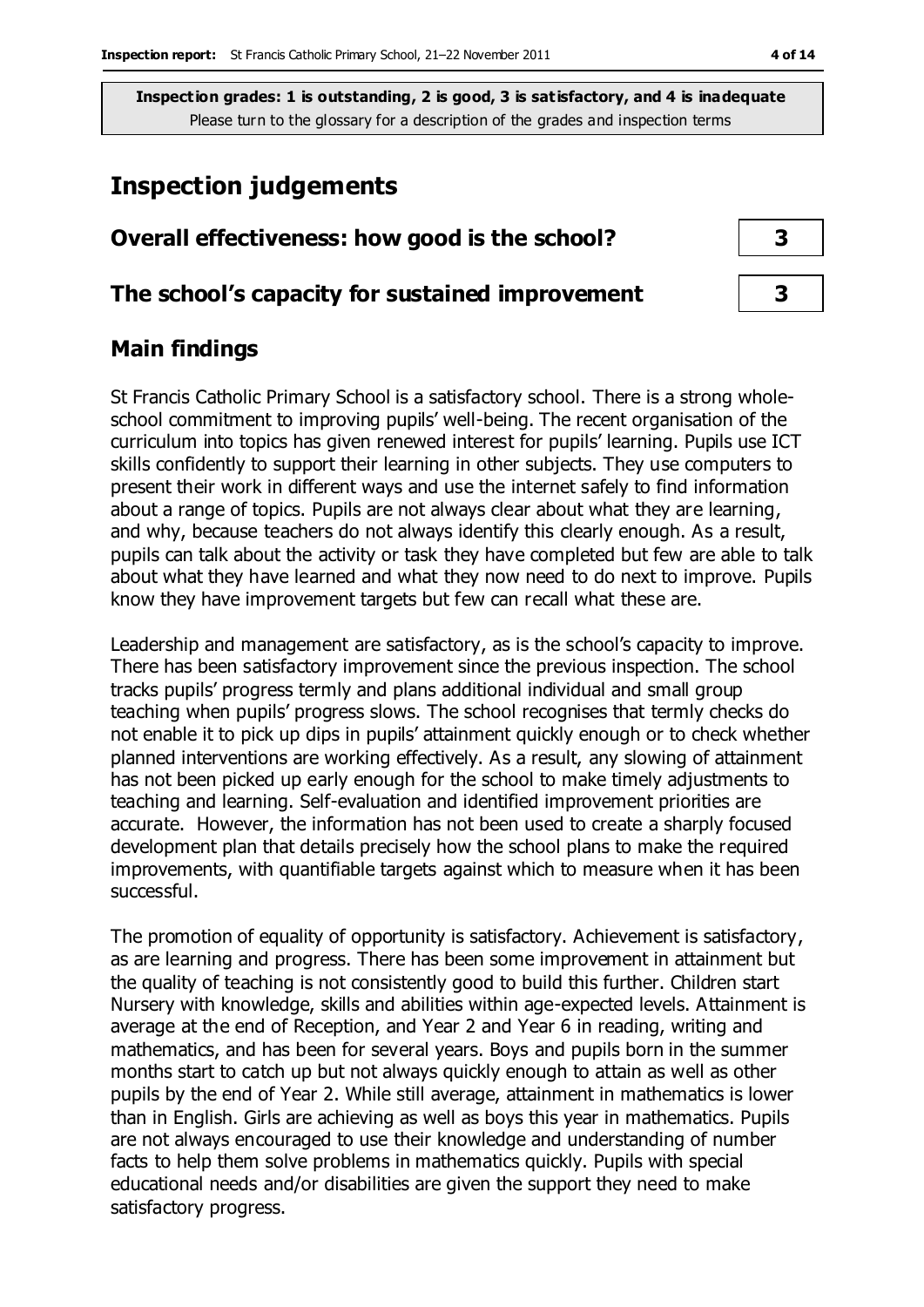Pupils have a strong understanding of the Catholic faith and what this means in terms of how they should treat others. Most pupils are polite and respectful. Behaviour is satisfactory. Most pupils say that they feel safe and know how to keep themselves safe in school and at other times. Governance is satisfactory. Safeguarding arrangements ensure pupils' safety and well-being satisfactorily. Attendance is above average and pupils' punctuality is good.

Up to 40% of the schools whose overall effectiveness is judged satisfactory may receive a monitoring visit by an Ofsted inspector before their next section 5 inspection.

## **What does the school need to do to improve further?**

- Encourage pupils to use their knowledge and understanding of number facts to solve problems in mathematics lessons and give them regular opportunities to explain how they did it.
- Increase the proportion of good teaching to enable pupils to make consistently good progress towards their targets by ensuring that:
	- lesson objectives focus precisely on what pupils will learn
	- tasks and activities build on pupils' prior learning.
- **E** Establish systems for monitoring the quality of teaching against half-termly checks of pupils' progress.
- Involve all staff and the governing body in establishing a strategic vision for improvement that includes a sharply focused development plan that details how the school will know when it has been successful.

# **Outcomes for individuals and groups of pupils 3**

Learning and progress in lessons are satisfactory, and sometimes, good. For example, good learning and progress were evident when pupils recognised how, by adding two equal amounts, they were doubling a number. By working together to solve problems at their own speed, pupils completed a good number of examples that consolidated and extended their understanding successfully. Often, pupils are not clear about why they are completing a particular task. For example, pupils used a number line as directed to take away an amount from a given number. A few got the answer wrong, even though, when questioned, many could use their prior learning about number facts to solve the question in their heads. While pupils know they have targets, they do not usually refer to these in lessons to help them check their work independently. All groups of pupils make equally satisfactory progress from their starting points, including those with special educational needs.

Pupils know the importance of eating healthily but some still choose to eat less healthy snacks at playtimes. Older pupils take part enthusiastically in team sport when offered. Playtimes are active occasions. Pupils recognise that adults intervene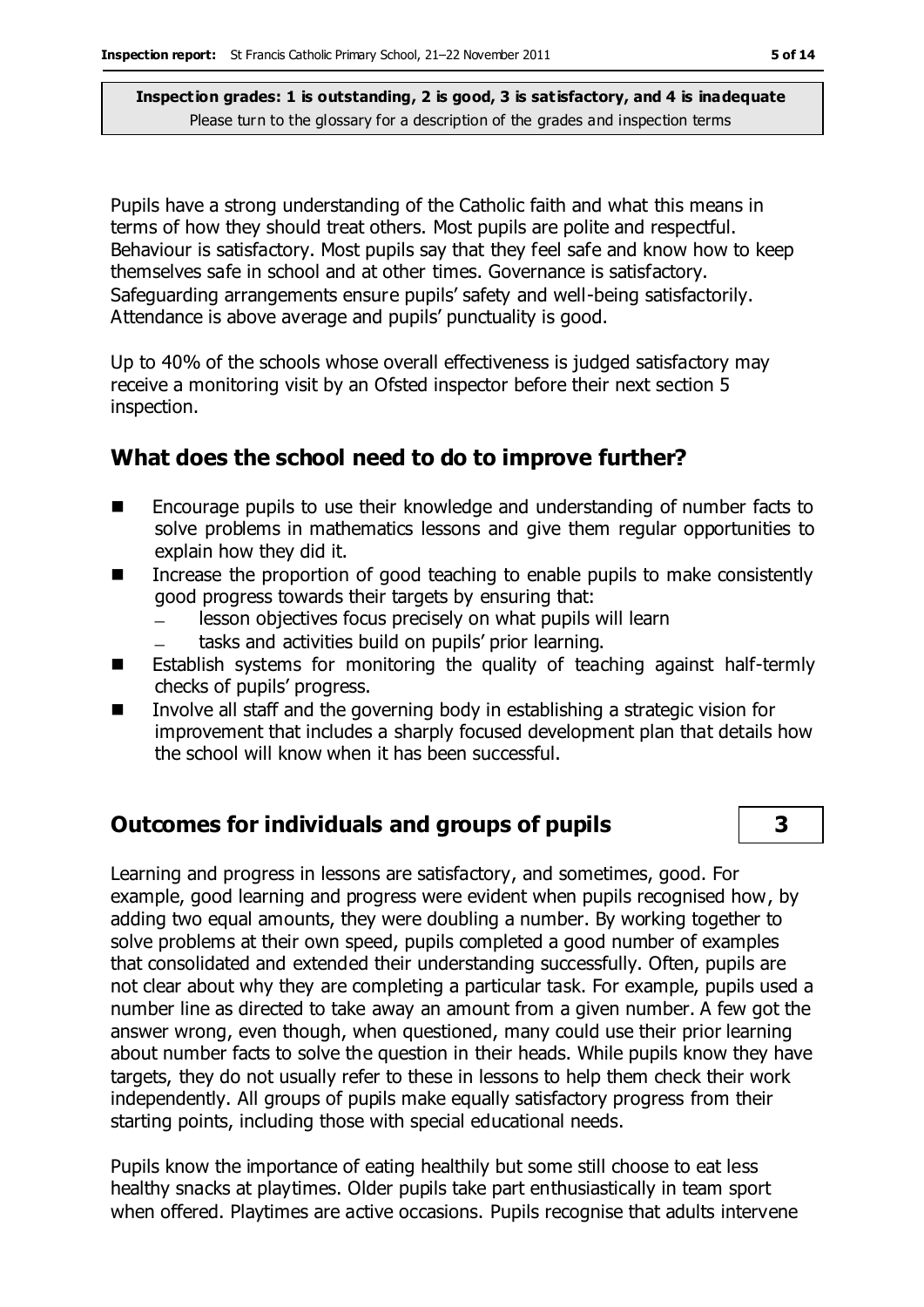to try to stop play fighting on the playground but say that some pupils continue to play this game too often which 'spoils playtimes for the rest of us'. Most pupils pay good attention in lessons, although some pupils do not concentrate as well as they should to help them make good progress.

Spiritual, moral, social and cultural development is satisfactory. Pupils make a satisfactory contribution to the school community. Pupils enjoy acting as school council members and Year 6 as 'special friends' to Reception children. Opportunities to contribute to communities beyond the school are more limited, although pupils enjoy raising money for charity and taking part in church events. There are some opportunities for pupils to play sport against other schools and so give them a satisfactory awareness of different social and community groups beyond the school and immediate locality. Pupils have limited knowledge and understanding of religions beyond Christianity. Pupils have satisfactory skills to prepare them for later life.

These are the grades for pupils' outcomes

| Pupils' achievement and the extent to which they enjoy their learning                                                     |                          |
|---------------------------------------------------------------------------------------------------------------------------|--------------------------|
| Taking into account:                                                                                                      |                          |
| Pupils' attainment <sup>1</sup>                                                                                           | 3                        |
| The quality of pupils' learning and their progress                                                                        | 3                        |
| The quality of learning for pupils with special educational needs and/or disabilities<br>and their progress               | 3                        |
| The extent to which pupils feel safe                                                                                      | 3                        |
| Pupils' behaviour                                                                                                         | 3                        |
| The extent to which pupils adopt healthy lifestyles                                                                       | 3                        |
| The extent to which pupils contribute to the school and wider community                                                   | 3                        |
| The extent to which pupils develop workplace and other skills that will<br>contribute to their future economic well-being | 3                        |
| Taking into account:                                                                                                      |                          |
| Pupils' attendance <sup>1</sup>                                                                                           | $\overline{\phantom{a}}$ |
| The extent of pupils' spiritual, moral, social and cultural development                                                   | 3                        |

# **How effective is the provision?**

Teachers use a range of methods to engage pupils' interests during most lessons, including partner talk, drama and computer technology. The use of assessment to plan for different ability groups in lessons is variable in quality. When used well, tasks and activities support the development of knowledge and skills effectively. More often, lessons do not focus sufficiently on what pupils will learn and so pupils cannot talk knowledgeably about what they are learning, and why. In these lessons, pupils are not confident to check their learning and to make improvements

 $\overline{a}$ <sup>1</sup> The grades for attainment and attendance are: 1 is high; 2 is above average; 3 is broadly average; and 4 is low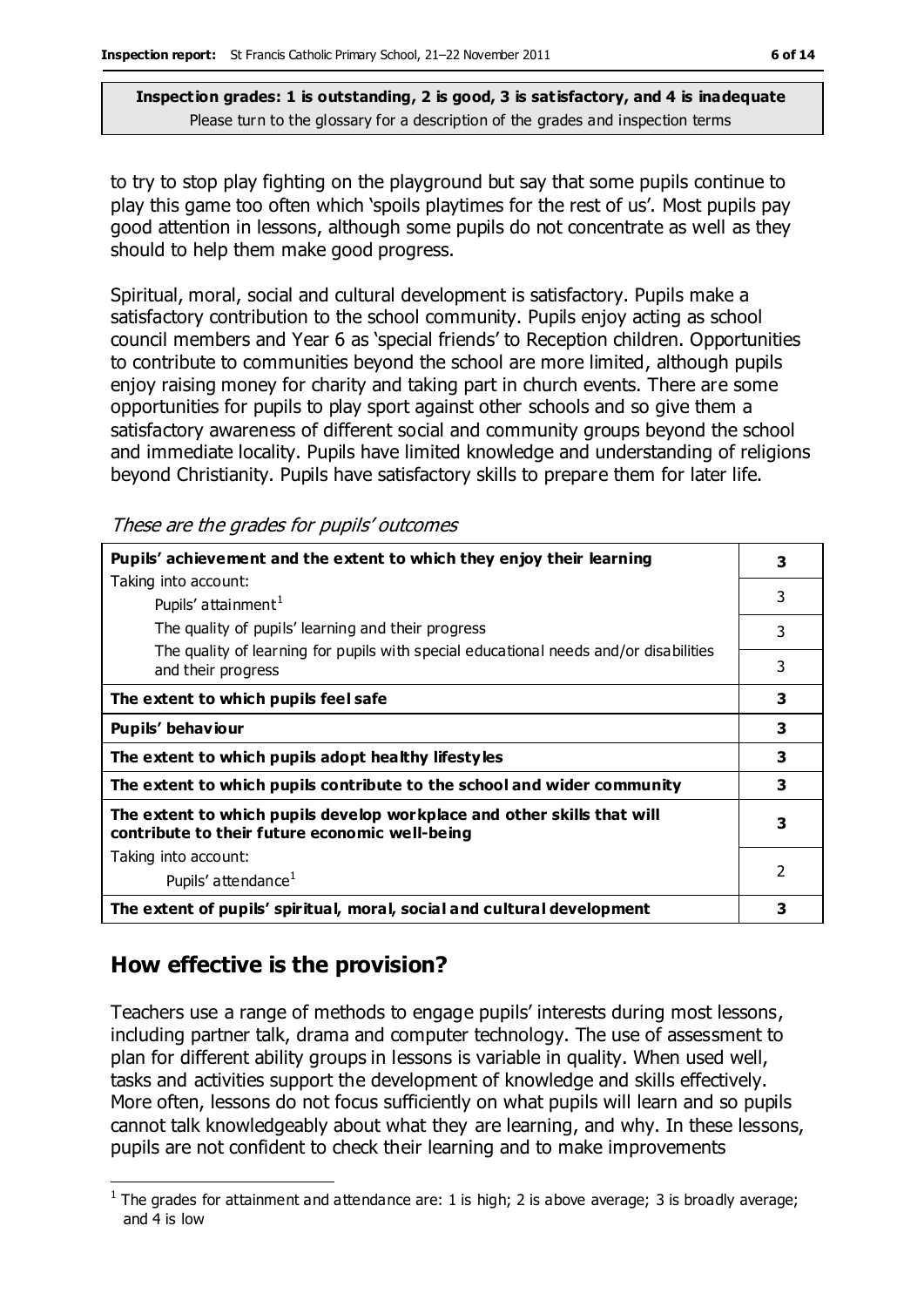#### independently.

The curriculum was recently revised into topics and gives pupils real, purposeful reasons to practise their literacy skills, which is motivating boys in particular to read and write. Year 1 and 2 pupils enjoyed deciding for themselves what they wanted to find out about monkeys and asking relevant questions to help them find the answers. When talking about the Second World War, pupils in Year 6 empathised with what it must have been like for the people affected. The subsequent creation of a peace emblem made a good contribution to their spiritual development. The good range of after-school activities tend to be attended by the same group of pupils.

Most pupils say that adults care about them, although a few who returned a questionnaire said that some adults are not always interested in their views. However, pupils do value how the learning mentor listens to 'all sides of the story' before making a judgement about pupils' behaviour. Home visits before children start Nursery involve parents and carers in their children's initial assessments of learning and help children to settle quickly. Pupils with long-term health needs receive good care to enable them to attend school as regularly as they do. The after-school care club gives pupils a calm and positive end to the day.

| The quality of teaching                                                                                    |  |
|------------------------------------------------------------------------------------------------------------|--|
| Taking into account:                                                                                       |  |
| The use of assessment to support learning                                                                  |  |
| The extent to which the curriculum meets pupils' needs, including, where<br>relevant, through partnerships |  |
| The effectiveness of care, guidance and support                                                            |  |

These are the grades for the quality of provision

### **How effective are leadership and management?**

Termly reviews of pupils' progress give school leaders a generally accurate view of the progress of individuals and groups of pupils in English and mathematics. The information is being used to promote equality of opportunity in a satisfactory way. The subject leader for mathematics has ensured that teachers encourage girls to answer questions in lessons to check their understanding and help them to make the same progress as boys in the subject across the school. The recently appointed subject leader for English has already reviewed the quality of learning of pupils in Reception and in Years 1, 2 and 3 when they work in small groups on specific reading and writing skills. Progress is assessed weekly and pupils moved to different groups to boost or extend learning depending on their needs. This is resulting in faster progress this term, including for summer-born children. Sharply focused actions plans to implement further improvement have not yet been developed.

The governing body receives regular information about the school's work which it uses to make decisions about improvements to the accommodation, staffing and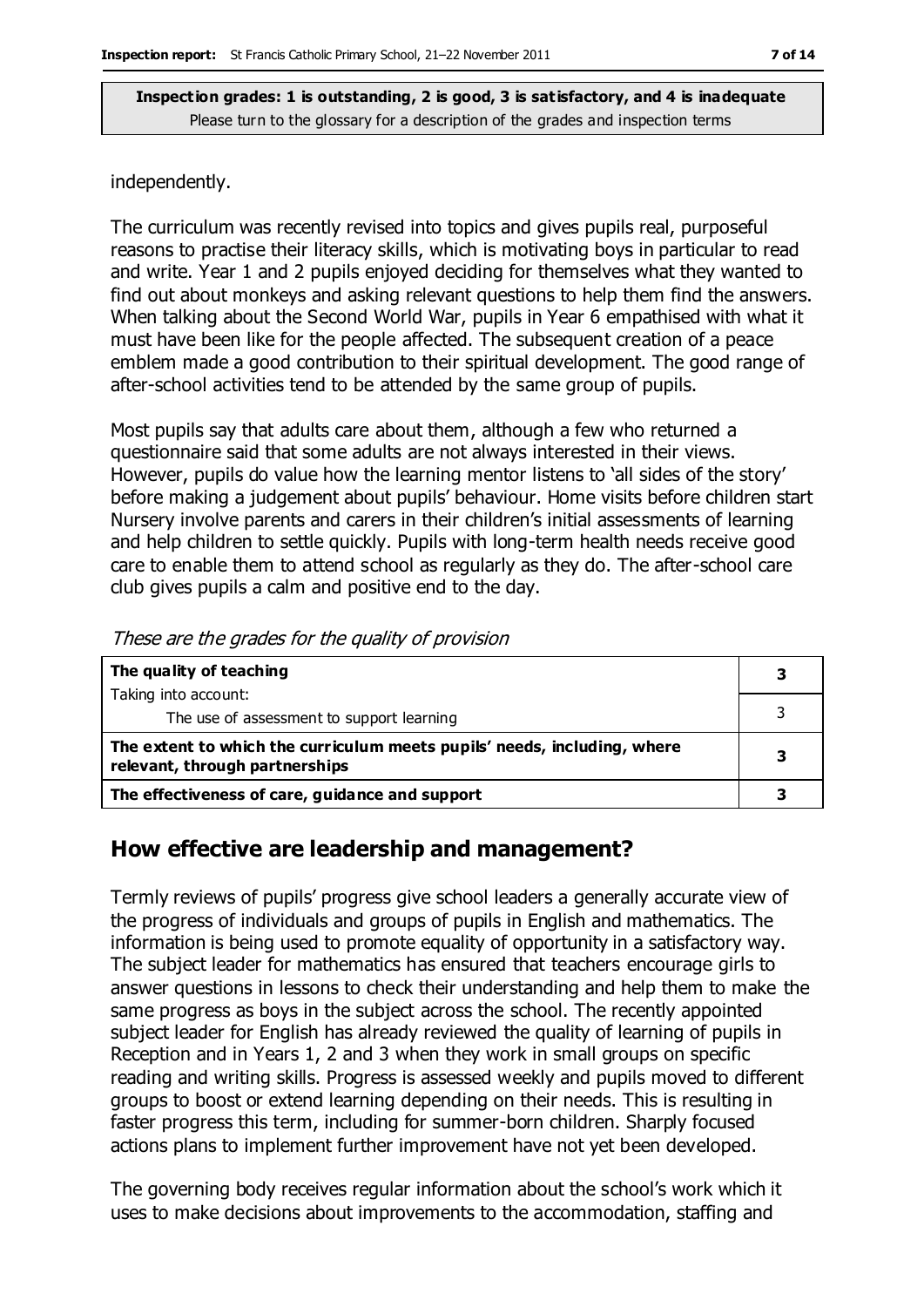resources. It ensures statutory safeguarding procedures are fully in place. Annual reviews of risk assessments are not always recorded with sufficient detail to reflect whether any changes have been made and whether these have been effective. It is only just starting to get fully involved in school development planning in order to ask the school challenging questions about attainment and school improvement.

The school has evaluated its economic, religious and ethnic characteristics and used the information to develop some community links beyond the school and other Catholic communities. Learning about world communities is developing as the curriculum is developing. In order to improve the promotion of community cohesion, pupils are currently learning about different countries and communities in Africa including the work of the Catholic aid agency CAFOD. Partnerships with the church and other Catholic and local schools make a satisfactory contribution to pupils' learning and well-being. Parents play a positive and active role in the work of the school and in their children's learning by ensuring their good attendance.

| The effectiveness of leadership and management in embedding ambition and<br>driving improvement                                                                     |                         |
|---------------------------------------------------------------------------------------------------------------------------------------------------------------------|-------------------------|
| Taking into account:                                                                                                                                                |                         |
| The leadership and management of teaching and learning                                                                                                              |                         |
| The effectiveness of the governing body in challenging and supporting the<br>school so that weaknesses are tackled decisively and statutory responsibilities<br>met | 3                       |
| The effectiveness of the school's engagement with parents and carers                                                                                                | $\overline{\mathbf{2}}$ |
| The effectiveness of partnerships in promoting learning and well-being                                                                                              | 3                       |
| The effectiveness with which the school promotes equality of opportunity and<br>tackles discrimination                                                              | 3                       |
| The effectiveness of safeguarding procedures                                                                                                                        | 3                       |
| The effectiveness with which the school promotes community cohesion                                                                                                 |                         |
| The effectiveness with which the school deploys resources to achieve value for<br>money                                                                             | 3                       |

#### These are the grades for leadership and management

# **Early Years Foundation Stage**

Children make satisfactory progress and, by the end of the Reception Year, reach levels expected for their age in all areas of learning. Children with special educational needs and/or disabilities and those with health needs receive good care, guidance and support to enable them to make good progress in their personal and social, and especially, their emotional development. Learning and progress in children's knowledge and use of letters and the sounds they make has improved over the last two years and are securely in line with expectations by the time children start in Year 1. Adults are monitoring the progress of boys and children born in the summer to try to ensure they reach the same levels as other children this year.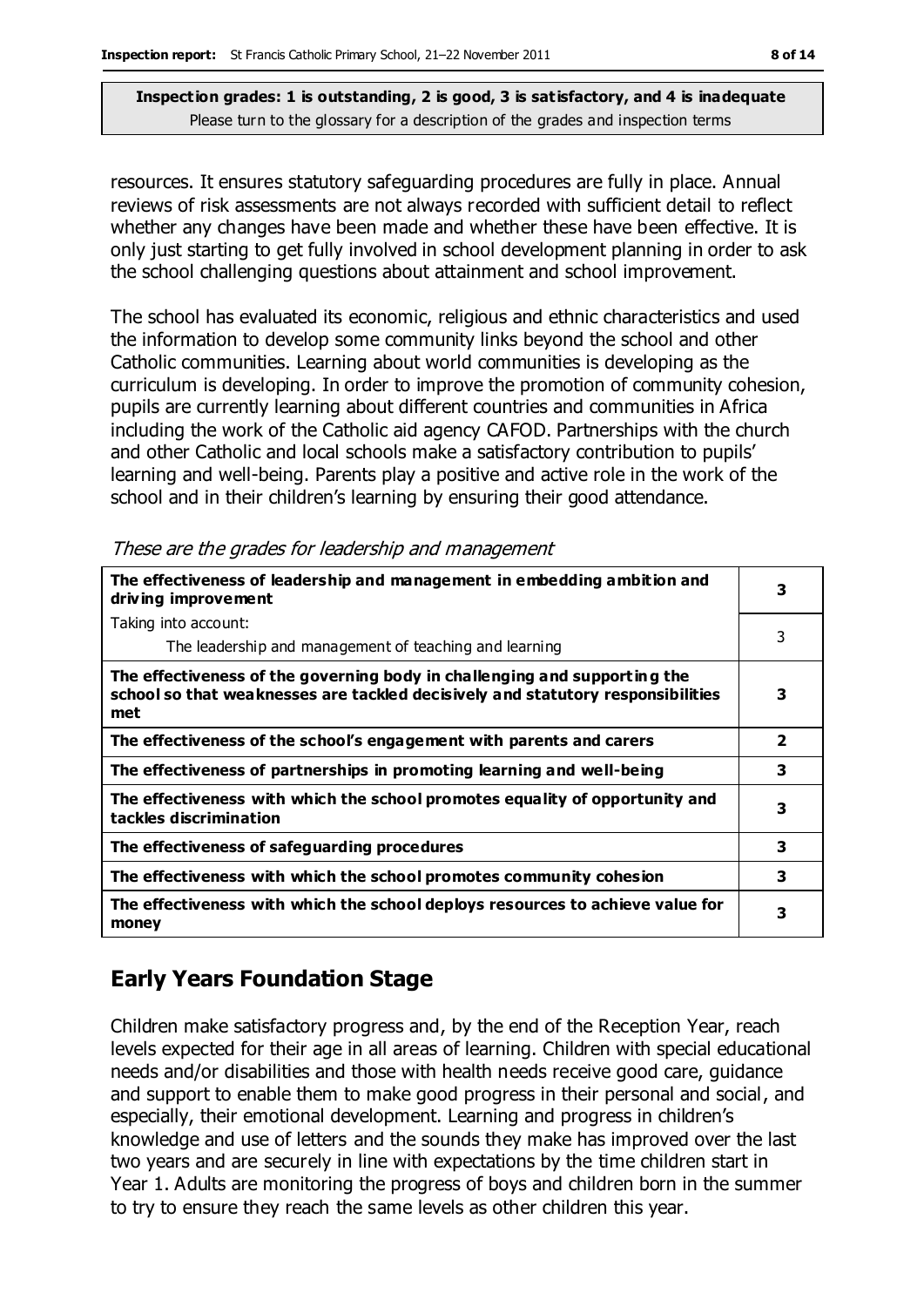Leadership and management are satisfactory, and have resulted in a number of recent improvements. Curricular topics draw learning together across a number of areas of learning so children learn through interesting play activities. The wedding celebrations this week are a good example of this. The children talked about family relationships, wrote name cards for the reception meal and created bouquets for the bride and her bridesmaids. The children explained that they were blowing bubbles instead of throwing confetti because 'confetti makes a mess and it is also not good for the birds to eat'. There is a suitable area for children to learn outdoors. The outdoor area has recently been fenced to enable children to access learning outside independently which supports boys' learning in particular.

The indoor area has been similarly improved so that children can get what they need to support their learning without having to ask an adult for help. Assessment information is used effectively to track progress and to inform adult interaction when children are engaged in adult-led tasks and in activities they have planned themselves. Sometimes, adults give children too little opportunity to talk about their learning, and do the talking for them. Learning is good when adults ask children questions that help them find their own solutions to a problem or to extend their understanding. For example, when a child commented that a triangle had changed shape as it moved around the interactive whiteboard screen, the adult asked questions until the child realised that it had 'turned around but is the same shape'.

| Overall effectiveness of the Early Years Foundation Stage                                                                 |  |  |
|---------------------------------------------------------------------------------------------------------------------------|--|--|
| Taking into account:                                                                                                      |  |  |
| Outcomes for children in the Early Years Foundation Stage<br>The quality of provision in the Early Years Foundation Stage |  |  |
| The effectiveness of leadership and management of the Early Years Foundation                                              |  |  |
| Stage                                                                                                                     |  |  |

#### These are the grades for the Early Years Foundation Stage

### **Views of parents and carers**

A below-average proportion of parents and carers returned the questionnaire. The overwhelming majority are happy with what the school provides. The inspection endorses their view that the school keeps pupils safe and that the school's relationships with parents and carers are positive. Parents and carers raised no significant concerns.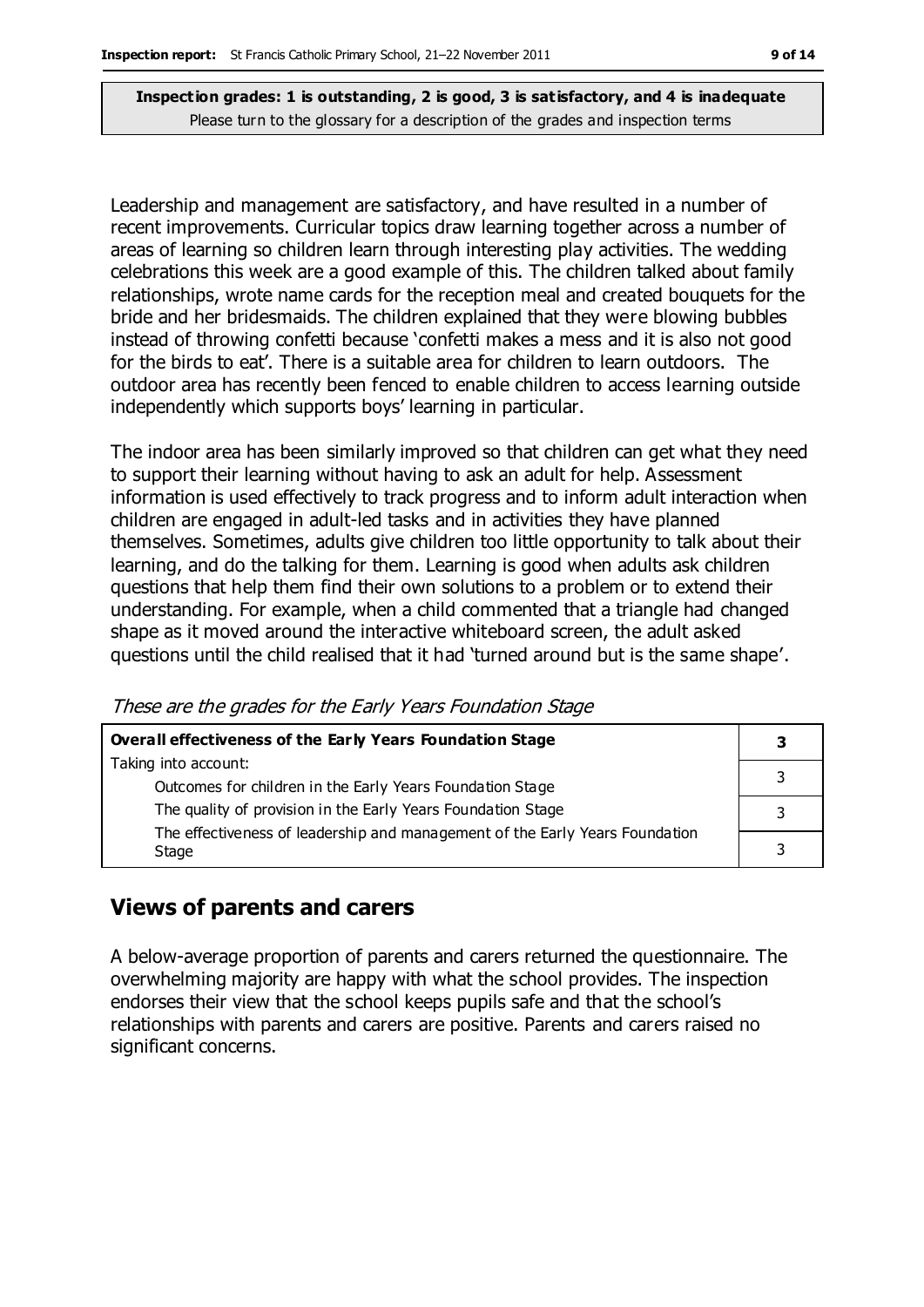#### **Responses from parents and carers to Ofsted's questionnaire**

Ofsted invited all the registered parents and carers of pupils registered at St Francis Catholic Primary School to complete a questionnaire about their views of the school.

In the questionnaire, parents and carers were asked to record how strongly they agreed with 13 statements about the school.

The inspection team received 47 completed questionnaires by the end of the on-site inspection. In total, there are 220 pupils registered at the school.

| <b>Statements</b>                                                                                                                                                                                                                                       | <b>Strongly</b><br>agree |               | <b>Agree</b><br><b>Disagree</b> |               |                | <b>Strongly</b><br>disagree |              |                |
|---------------------------------------------------------------------------------------------------------------------------------------------------------------------------------------------------------------------------------------------------------|--------------------------|---------------|---------------------------------|---------------|----------------|-----------------------------|--------------|----------------|
|                                                                                                                                                                                                                                                         | <b>Total</b>             | $\frac{1}{2}$ | <b>Total</b>                    | $\frac{1}{2}$ | <b>Total</b>   | $\frac{1}{2}$               | <b>Total</b> | $\frac{1}{2}$  |
| My child enjoys school                                                                                                                                                                                                                                  | 27                       | 57            | 20                              | 43            | 0              | $\mathbf 0$                 | $\mathbf 0$  | $\mathbf 0$    |
| The school keeps my child<br>safe                                                                                                                                                                                                                       | 25                       | 53            | 22                              | 47            | $\mathbf 0$    | $\mathbf 0$                 | $\mathbf 0$  | $\mathbf 0$    |
| The school informs me about<br>my child's progress                                                                                                                                                                                                      | 22                       | 47            | 24                              | 51            | $\mathbf{1}$   | $\overline{2}$              | $\mathbf 0$  | $\mathbf 0$    |
| My child is making enough<br>progress at this school                                                                                                                                                                                                    | 17                       | 36            | 27                              | 57            | 3              | 6                           | $\mathbf 0$  | $\mathbf 0$    |
| The teaching is good at this<br>school                                                                                                                                                                                                                  | 22                       | 47            | 24                              | 51            | 0              | $\mathbf 0$                 | $\mathbf 0$  | $\mathbf 0$    |
| The school helps me to<br>support my child's learning                                                                                                                                                                                                   | 25                       | 53            | 21                              | 45            | $\mathbf{1}$   | $\overline{2}$              | $\Omega$     | $\mathbf 0$    |
| The school helps my child to<br>have a healthy lifestyle                                                                                                                                                                                                | 24                       | 51            | 23                              | 49            | $\mathbf 0$    | $\mathbf 0$                 | $\mathbf 0$  | $\mathbf 0$    |
| The school makes sure that<br>my child is well prepared for<br>the future (for example<br>changing year group,<br>changing school, and for<br>children who are finishing<br>school, entering further or<br>higher education, or entering<br>employment) | 17                       | 36            | 29                              | 62            | $\mathbf{1}$   | $\overline{2}$              | $\mathbf{0}$ | 0              |
| The school meets my child's<br>particular needs                                                                                                                                                                                                         | 21                       | 45            | 24                              | 51            | $\mathbf{0}$   | $\mathbf 0$                 | $\mathbf 0$  | $\mathbf 0$    |
| The school deals effectively<br>with unacceptable behaviour                                                                                                                                                                                             | 10                       | 21            | 33                              | 70            | 3              | 6                           | $\mathbf 0$  | $\mathbf 0$    |
| The school takes account of<br>my suggestions and<br>concerns                                                                                                                                                                                           | 15                       | 32            | 25                              | 53            | $\mathbf{1}$   | $\overline{2}$              | $\mathbf{1}$ | $\overline{2}$ |
| The school is led and<br>managed effectively                                                                                                                                                                                                            | 13                       | 28            | 28                              | 60            | $\overline{2}$ | 4                           | $\mathbf{1}$ | $\overline{2}$ |
| Overall, I am happy with my<br>child's experience at this<br>school                                                                                                                                                                                     | 26                       | 55            | 20                              | 43            | 1              | 2                           | $\mathbf 0$  | $\mathbf 0$    |

The table above summarises the responses that parents and carers made to each statement. The percentages indicate the proportion of parents and carers giving that response out of the total number of completed questionnaires. Where one or more parents and carers chose not to answer a particular question, the percentages will not add up to 100%.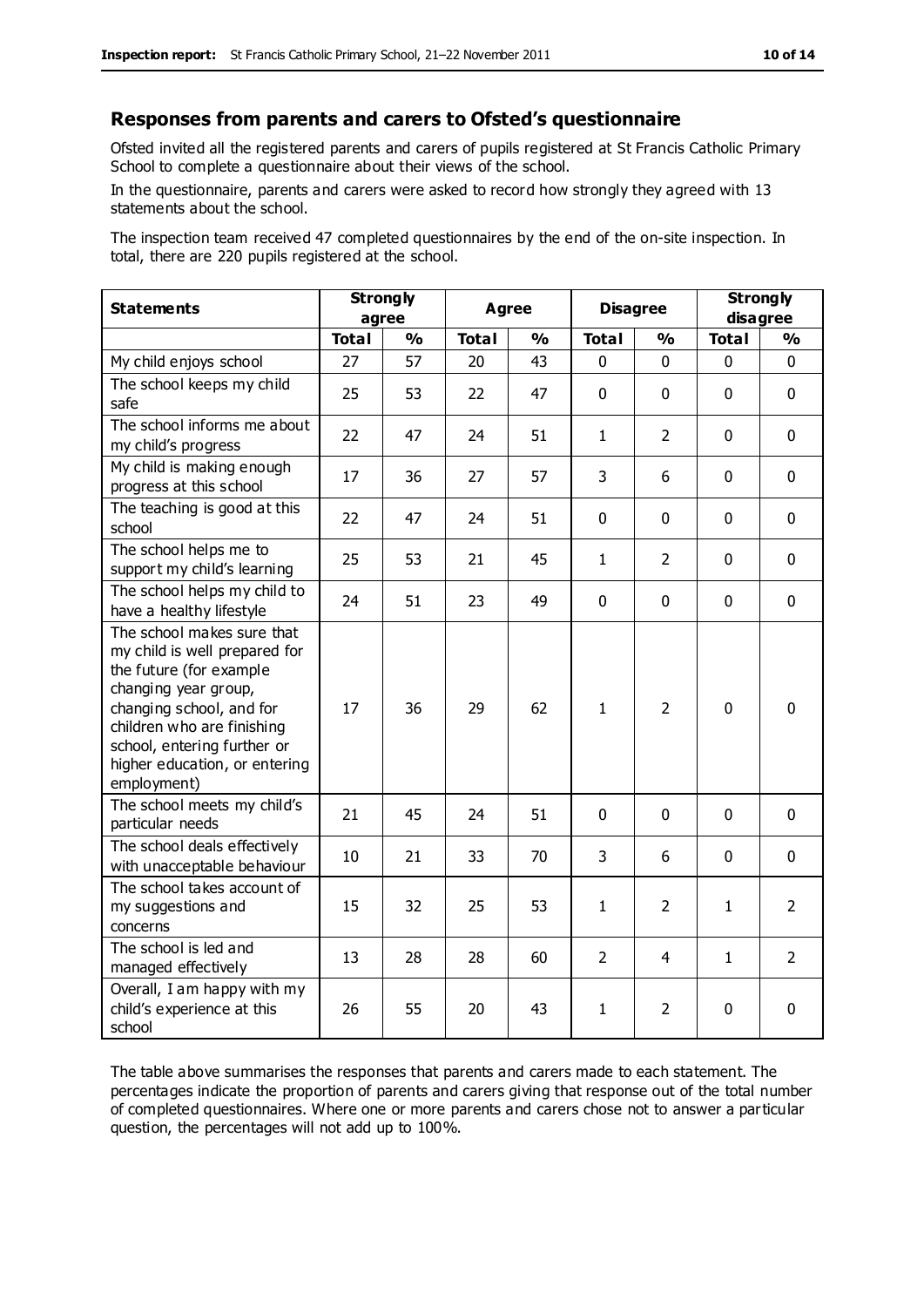# **Glossary**

# **What inspection judgements mean**

| <b>Grade</b> | <b>Judgement</b> | <b>Description</b>                                                                                                                                                                                                               |
|--------------|------------------|----------------------------------------------------------------------------------------------------------------------------------------------------------------------------------------------------------------------------------|
| Grade 1      | Outstanding      | These features are highly effective. An outstanding<br>school provides exceptionally well for all its pupils' needs.                                                                                                             |
| Grade 2      | Good             | These are very positive features of a school. A school<br>that is good is serving its pupils well.                                                                                                                               |
| Grade 3      | Satisfactory     | These features are of reasonable quality. A satisfactory<br>school is providing adequately for its pupils.                                                                                                                       |
| Grade 4      | Inadequate       | These features are not of an acceptable standard. An<br>inadequate school needs to make significant<br>improvement in order to meet the needs of its pupils.<br>Ofsted inspectors will make further visits until it<br>improves. |

## **Overall effectiveness of schools**

|                         | Overall effectiveness judgement (percentage of schools) |      |                     |                   |
|-------------------------|---------------------------------------------------------|------|---------------------|-------------------|
| <b>Type of school</b>   | <b>Outstanding</b>                                      | Good | <b>Satisfactory</b> | <b>Inadequate</b> |
| Nursery schools         | 43                                                      | 47   | 10                  |                   |
| Primary schools         | h                                                       | 46   | 42                  |                   |
| Secondary<br>schools    | 14                                                      | 36   | 41                  |                   |
| Sixth forms             | 15                                                      | 42   | 41                  | 3                 |
| Special schools         | 30                                                      | 48   | 19                  |                   |
| Pupil referral<br>units | 14                                                      | 50   | 31                  |                   |
| All schools             | 10                                                      | 44   | 39                  |                   |

New school inspection arrangements were introduced on 1 September 2009. This means that inspectors now make some additional judgements that were not made previously.

The data in the table above are for the period 1 September 2010 to 08 April 2011 and are consistent with the latest published official statistics about maintained school inspection outcomes (see www.ofsted.gov.uk).

The sample of schools inspected during 2010/11 was not representative of all schools nationally, as weaker schools are inspected more frequently than good or outstanding schools.

Percentages are rounded and do not always add exactly to 100.

Sixth form figures reflect the judgements made for the overall effectiveness of the sixth form in secondary schools, special schools and pupil referral units.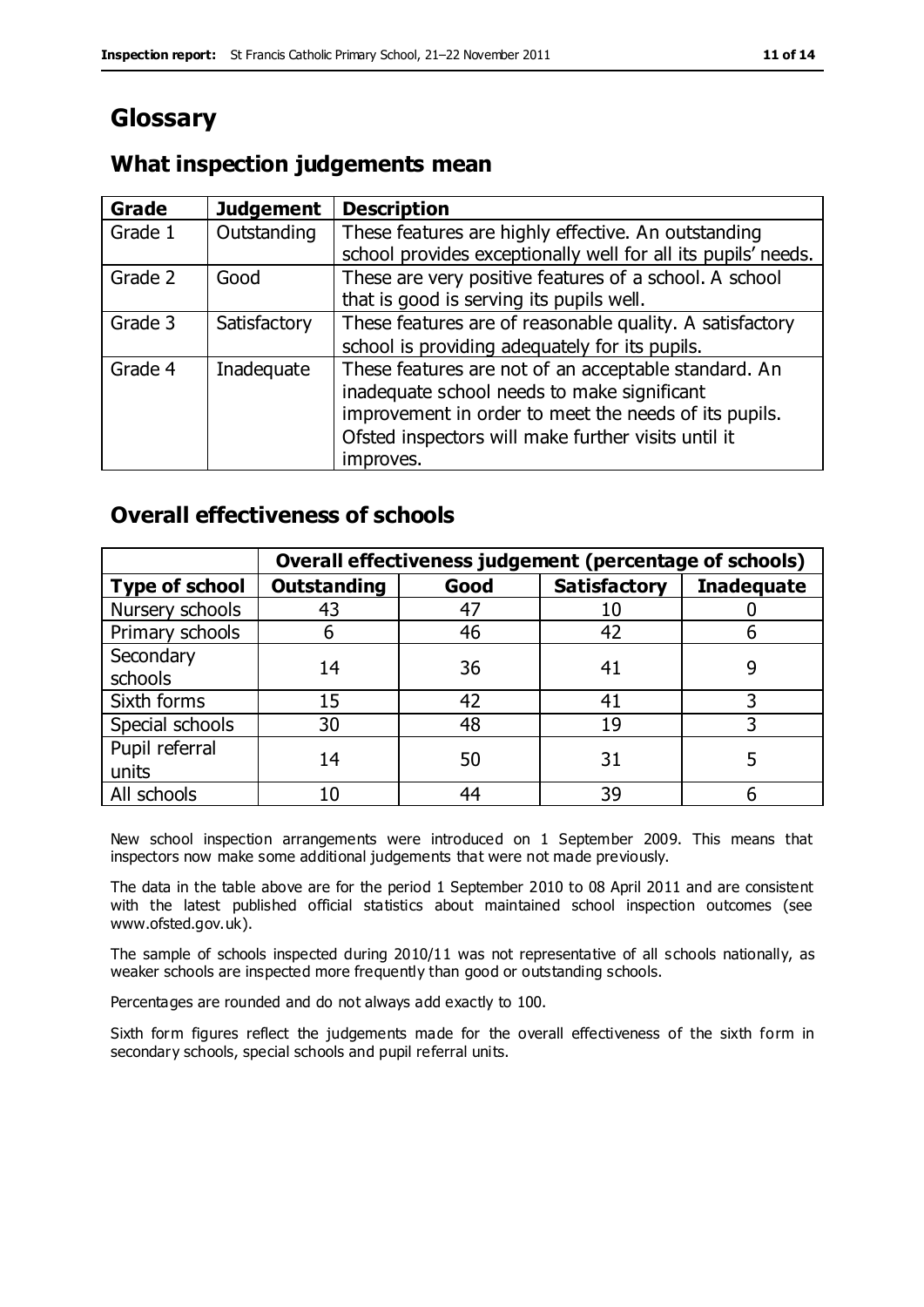# **Common terminology used by inspectors**

| Achievement:               | the progress and success of a pupil in their<br>learning, development or training.                                                                                                                                                                                                                                 |  |  |
|----------------------------|--------------------------------------------------------------------------------------------------------------------------------------------------------------------------------------------------------------------------------------------------------------------------------------------------------------------|--|--|
| Attainment:                | the standard of the pupils' work shown by test and<br>examination results and in lessons.                                                                                                                                                                                                                          |  |  |
| Capacity to improve:       | the proven ability of the school to continue<br>improving. Inspectors base this judgement on what<br>the school has accomplished so far and on the<br>quality of its systems to maintain improvement.                                                                                                              |  |  |
| Leadership and management: | the contribution of all the staff with responsibilities,<br>not just the headteacher, to identifying priorities,<br>directing and motivating staff and running the<br>school.                                                                                                                                      |  |  |
| Learning:                  | how well pupils acquire knowledge, develop their<br>understanding, learn and practise skills and are<br>developing their competence as learners.                                                                                                                                                                   |  |  |
| Overall effectiveness:     | inspectors form a judgement on a school's overall<br>effectiveness based on the findings from their<br>inspection of the school. The following judgements,<br>in particular, influence what the overall<br>effectiveness judgement will be.                                                                        |  |  |
|                            | The school's capacity for sustained<br>improvement.<br>Outcomes for individuals and groups of<br>п<br>pupils.<br>The quality of teaching.<br>The extent to which the curriculum meets<br>pupils' needs, including, where relevant,<br>through partnerships.<br>The effectiveness of care, guidance and<br>support. |  |  |
| Progress:                  | the rate at which pupils are learning in lessons and<br>over longer periods of time. It is often measured<br>by comparing the pupils' attainment at the end of a<br>key stage with their attainment when they started.                                                                                             |  |  |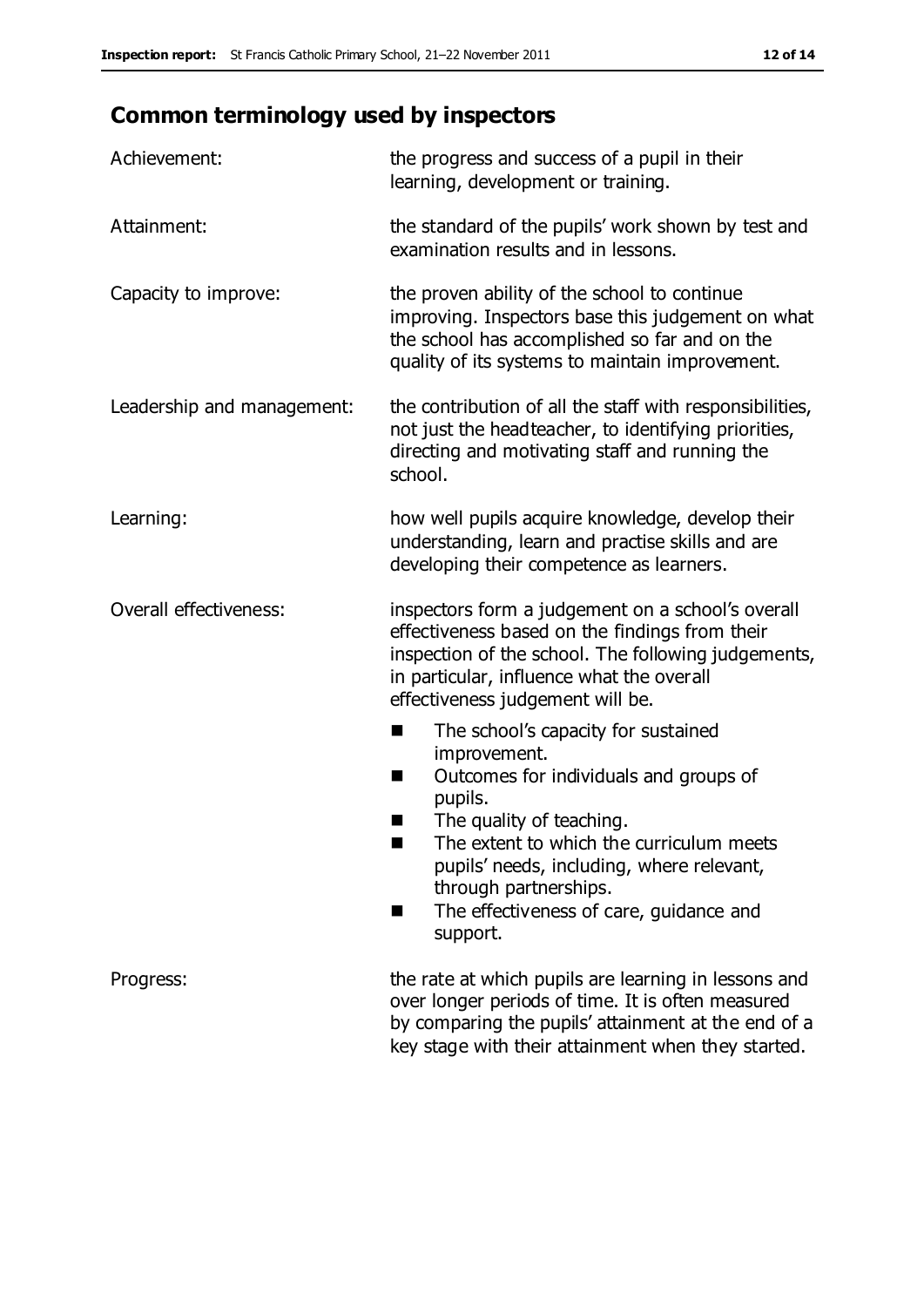#### **This letter is provided for the school, parents and carers to share with their children. It describes Ofsted's main findings from the inspection of their school.**



23 November 2011

Dear Pupils

#### **Inspection of St Francis Catholic Primary School, Walsall WS4 1RH**

Thank you for making us welcome when we visited your school recently. Thank you also to those of you who returned a questionnaire and took the time to talk to us about your school.

St Francis is a satisfactory school. You make satisfactory progress in lessons. You have satisfactory skills in English and mathematics, and good information and communication technology (ICT) skills to support your learning. You told us that you like being 'special friends' to the youngest children and enjoy raising money for charity. Although some of you told us you do not enjoy school, you do enjoy learning when the curriculum is organised into topics. You have a good understanding of how to stay safe and, although you know how to behave well, some of you do not always choose to do so, especially outside.

We have asked your school to make four improvements. We have asked your headteacher and teachers to help you to use what you already know and understand about numbers to solve problems in mathematics lessons, and then help you to explain how you did it. We want to see more good teaching across the school so we have asked that all teachers plan precisely what they want you to learn in lessons, and to make sure that planned tasks and activities build on what you already know and can do. We then want your headteacher to check how much progress you are making at least every half term to confirm that the quality of teaching is improving. Last, we want all of the adults and the governing body to work together to decide precisely how they will help you to make faster progress, and to write it down so that everyone is clear about what they have to do to make this happen.

All of you can help by always trying to do your best, and especially to make sure that you listen carefully to teachers and each other in lessons so that you do not miss important pieces of learning.

Yours sincerely

Georgina Beasley Lead inspector